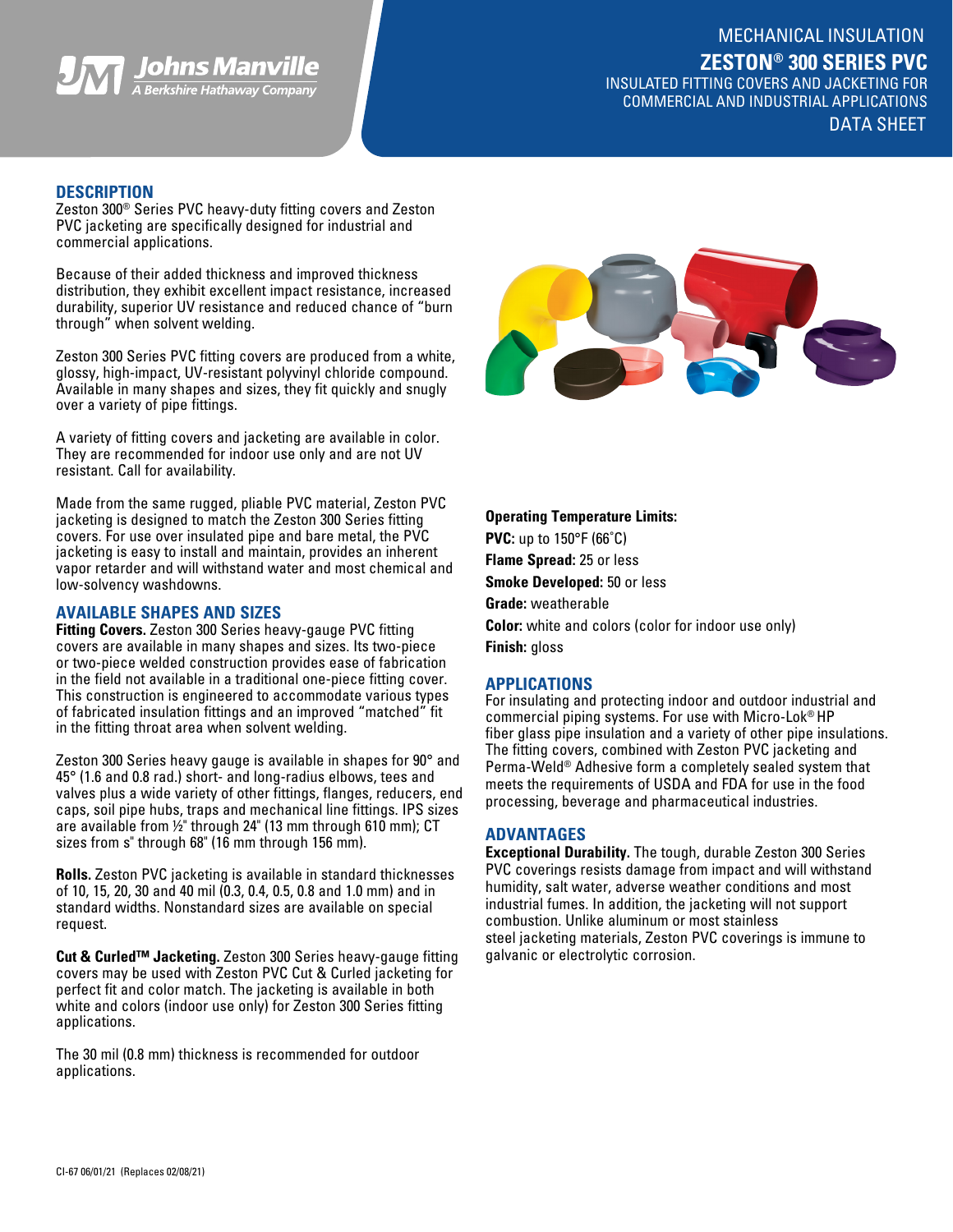# **ZESTON® 300 SERIES PVC**

INSULATED FITTING COVERS AND JACKETING FOR COMMERCIAL AND INDUSTRIAL APPLICATIONS

**Ease of Maintenance.** The jacketing and fitting covers are easily washed down with soap and water and most commercial cleaners. The ability to be easily cleaned, combined with the nontoxic, odorless and tasteless properties of the material and its attractive appearance, make it especially suitable for food, beverage and pharmaceutical applications.

**Simple, Fast Installation.** The Zeston 300 Series fitting cover and jacketing are easy to apply with the special Perma-Weld 300 adhesive, which is similar in composition to the PVC jacketing material. The result is a monolithic system. Suitable bands may be used when required.

## **SPECIFICATION COMPLIANCE**

| USDA, Agriculture Canada<br>New York City MEA #7-87 | L-P-535E,* Composition A,<br>Type II, Grade GU |
|-----------------------------------------------------|------------------------------------------------|
| ICBO                                                | L-P-1035A,* Composition A,                     |
| SBCCI                                               | Type II, Grade GU                              |
| <b>BOCA</b>                                         | Canada: CAN S102-M88                           |
| ASTM D1784, Class 16354-C                           | CGSB 51-GP-53M                                 |

\*Impact strength determined by Gardner—SPI test method rather than Izod, since Gardner is more appropriate for PVC sheeting materials.

### **PHYSICAL PROPERTIES**

| <b>Property</b>                                               | Value                                                                                | <b>ASTM Test Method</b> |
|---------------------------------------------------------------|--------------------------------------------------------------------------------------|-------------------------|
| <b>Specific Gravity</b>                                       | 1.48                                                                                 | D792                    |
| Tensile Strength at Yield, psi (kPa)                          | 6,000 (41370)                                                                        | D638                    |
| Elongation at Yield (MD), %                                   | 3.0                                                                                  | D638                    |
| Tensil Modulus, psi (kPA)                                     | 470,000 (3,240,650)                                                                  | D638                    |
| Flexural Strength, psi (kPA)                                  | 11,600 (79,982)                                                                      | $D638*$                 |
| Flexural Modulus, psi (kPa)                                   | 460,000 (3,171,700)                                                                  | D790                    |
| <b>Flame Spread</b>                                           | 25 or less                                                                           | E84                     |
| Smoke Developed                                               | 50 or less                                                                           | E84                     |
| <b>Electrical Conductance</b>                                 | Non-Conductor                                                                        | D <sub>257</sub>        |
| Gardner - SPI Impact, in. Ib/mil by<br><b>Ductile Failure</b> | 10 mil (0.3mm) 1.3<br>15 mil (0.4mm) 1.4<br>20 mil (0.5mm) 1.5<br>30 mil (0.8mm) 1.6 | D3679**                 |

Note: Chemical resistance data available on request.

\* min 0.125" (3mm) thick specimen

\*\* 4 lb. [1.8 kg] weight, 8 lb. [3.6 kg] for 30 mil [0.8 mm])

## **AVAILABLE COLORS**





717 17th St. Denver, CO 80202 (800) 654-3103 JM.com

## **NORTH AMERICAN SALES OFFICES, INSULATION SYSTEMS**

**Eastern Region** P.O. Box 158 Defiance, OH 43512 (800) 334-2399

(800) 368-4431 Fax: (303) 978-4661

Fax: (419) 784-7866

**Western Region and Canada** P.O. Box 5108 Denver, CO 80217

assure current information.

The physical and chemical properties of Zeston® 300 Series PVC Fitting Covers and Jacketing listed herein represent typical, average values obtained in accordance with accepted test methods and are subject to normal manufacturing variations. They are supplied as a technical service and are subject to change without notice. Numerical fl ame spread and smoke developed ratings are not intended to reflect hazards presented by these or any other materials under actual fire conditions. Check with the Regional Sales Office nearest you to

**All Johns Manville products are sold subject to Johns Manville's standard Terms and Conditions, which includes a Limited Warranty and Limitation of Remedy. For a copy of the Johns Manville standard Terms and Conditions or for information on other Johns Manville thermal insulation and systems, visit www.jm.com/terms-conditions or call (800)654-3103.**